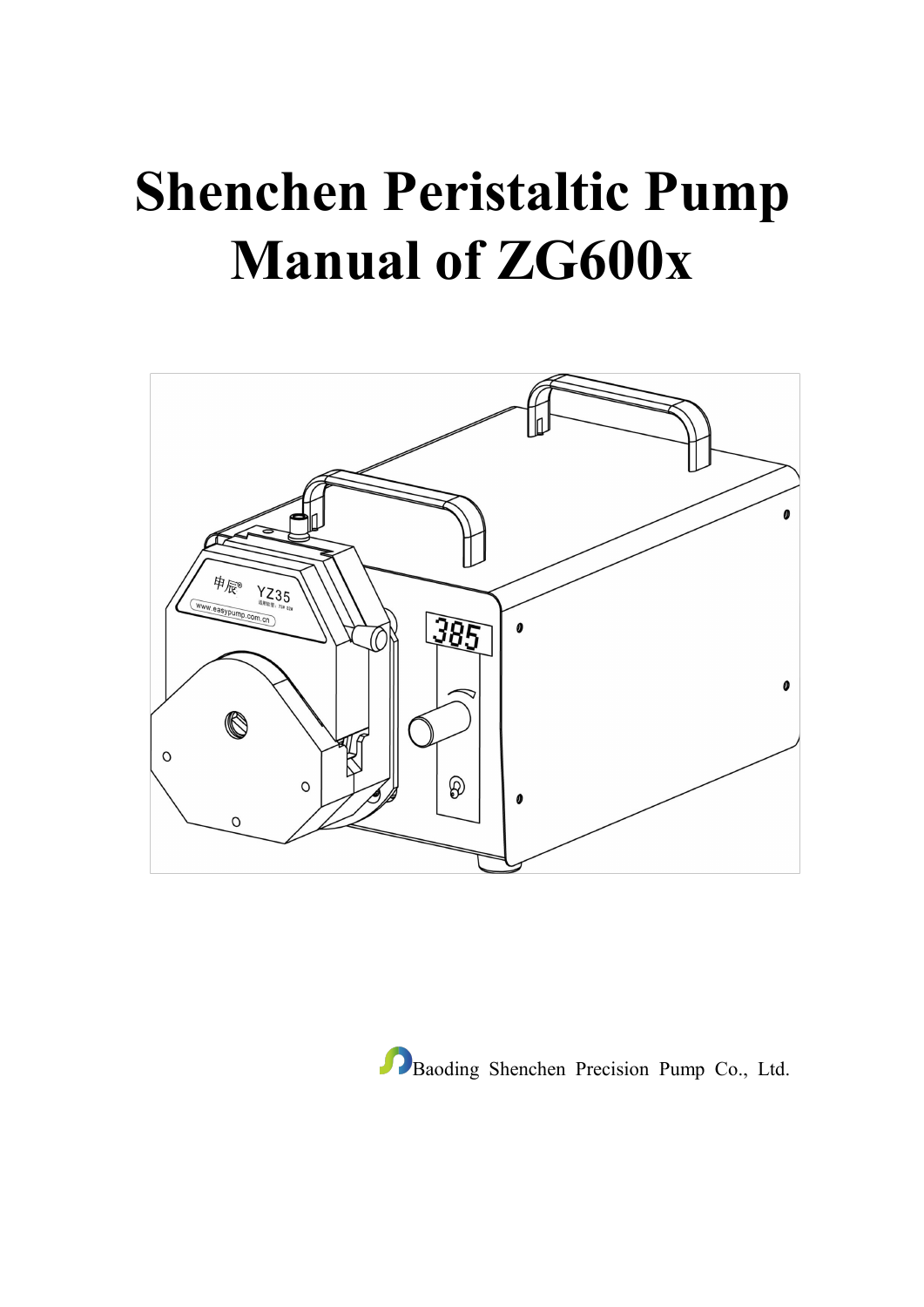

 $\triangleright$  Please read the instructions carefully before operation.

## **warning**:

- $\triangleright$  Please connect the power cord directly to a wall outlet and avoid using extension cords.
- $\triangleright$  If the power cord or plug is worn or otherwise damaged, unplug the power cord (with the plug unplugged instead of the power cord).
- $\triangleright$  Turn off the power and unplug the power plug (holding the plug and not the power cord) if:
	- 1. Fluid splashed on the machine.
	- 2. You think the machine needs to be repaired or repaired.
- The customer's electrical outlet must be grounded and reliably grounded。

**Note: The footswitch and other external control plugs must be loaded and unloaded in the power-off state to prevent burned external control interface**。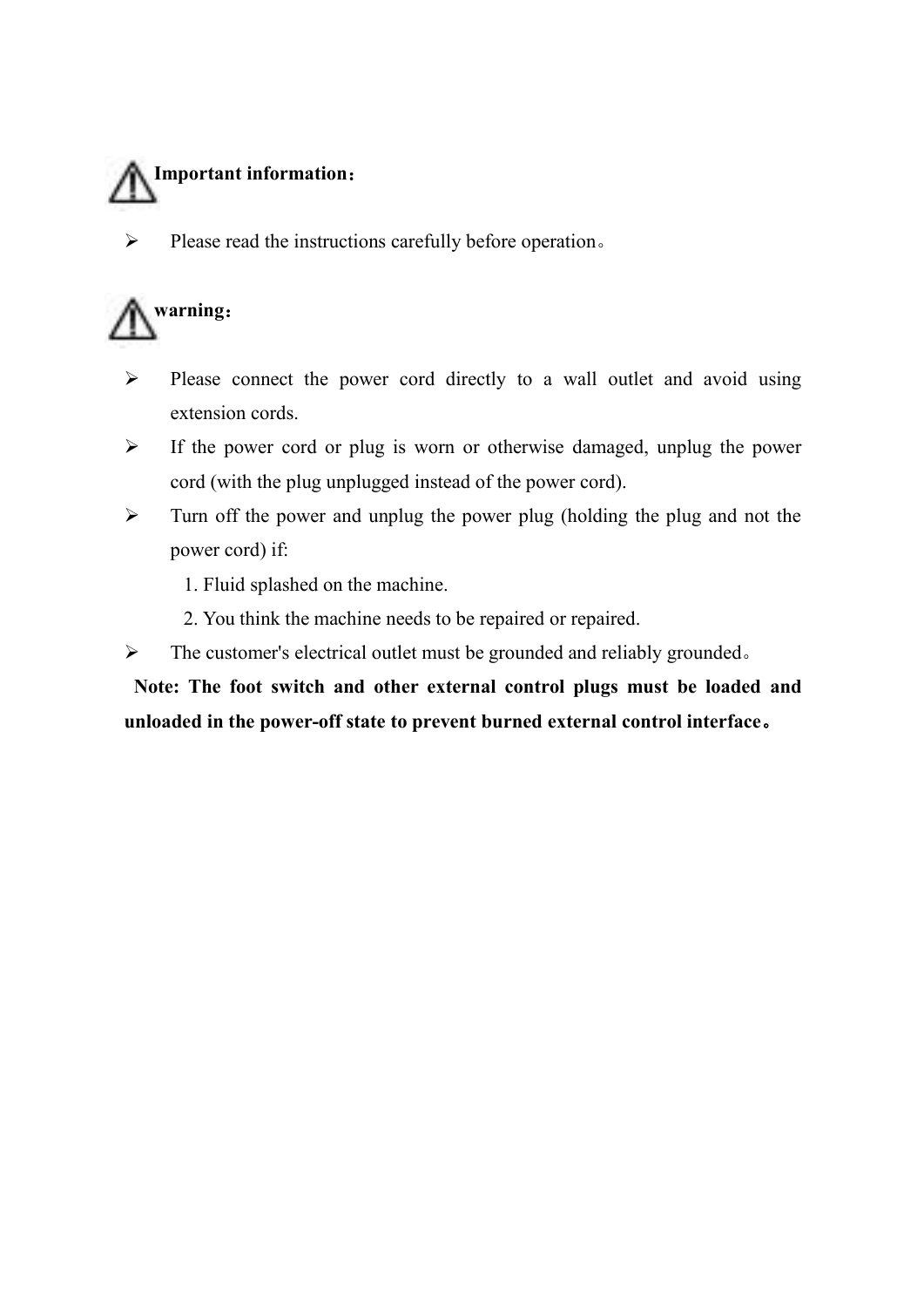### Catalogue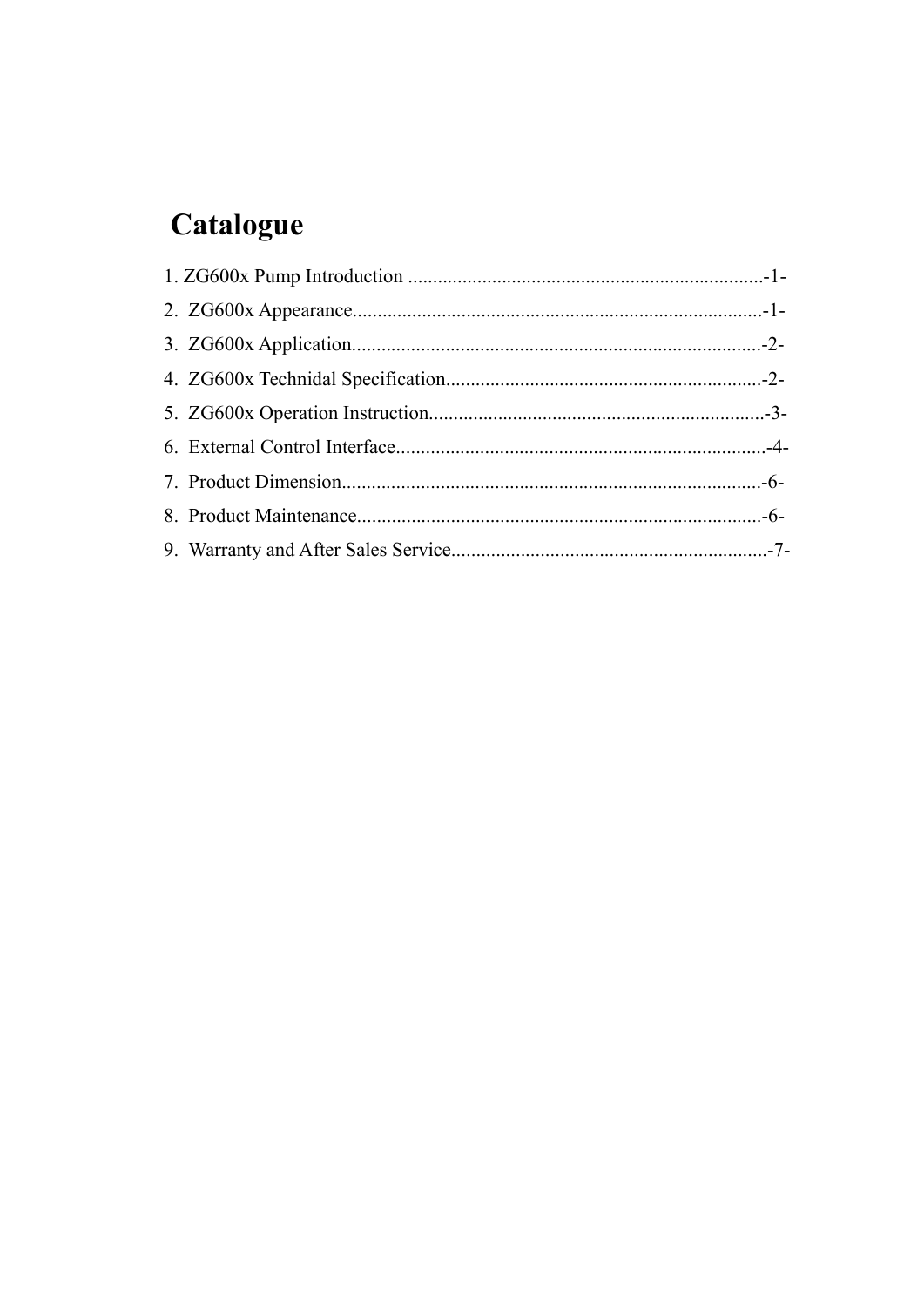#### **1. Product Introduction**

 $ZG600X$  peristaltic pump easy to operate, high precision, corrosion resistance, remote control, practicality, commonly used in industrial fields, such as chemical plants in the production process to add accessories and so on. Can also be used to do a variety of laboratory liquid cellfiltration, supporting the use of plate filters. With external control start and stop functions, remote control start and stop, 0-5V, 0-10V, 4-20mA three kinds of analog signals optional control speed can be achieved with other equipment supporting

Pump head: YZ35.

#### **2. ZG600X Appearance**



A---Pump head

B----Drive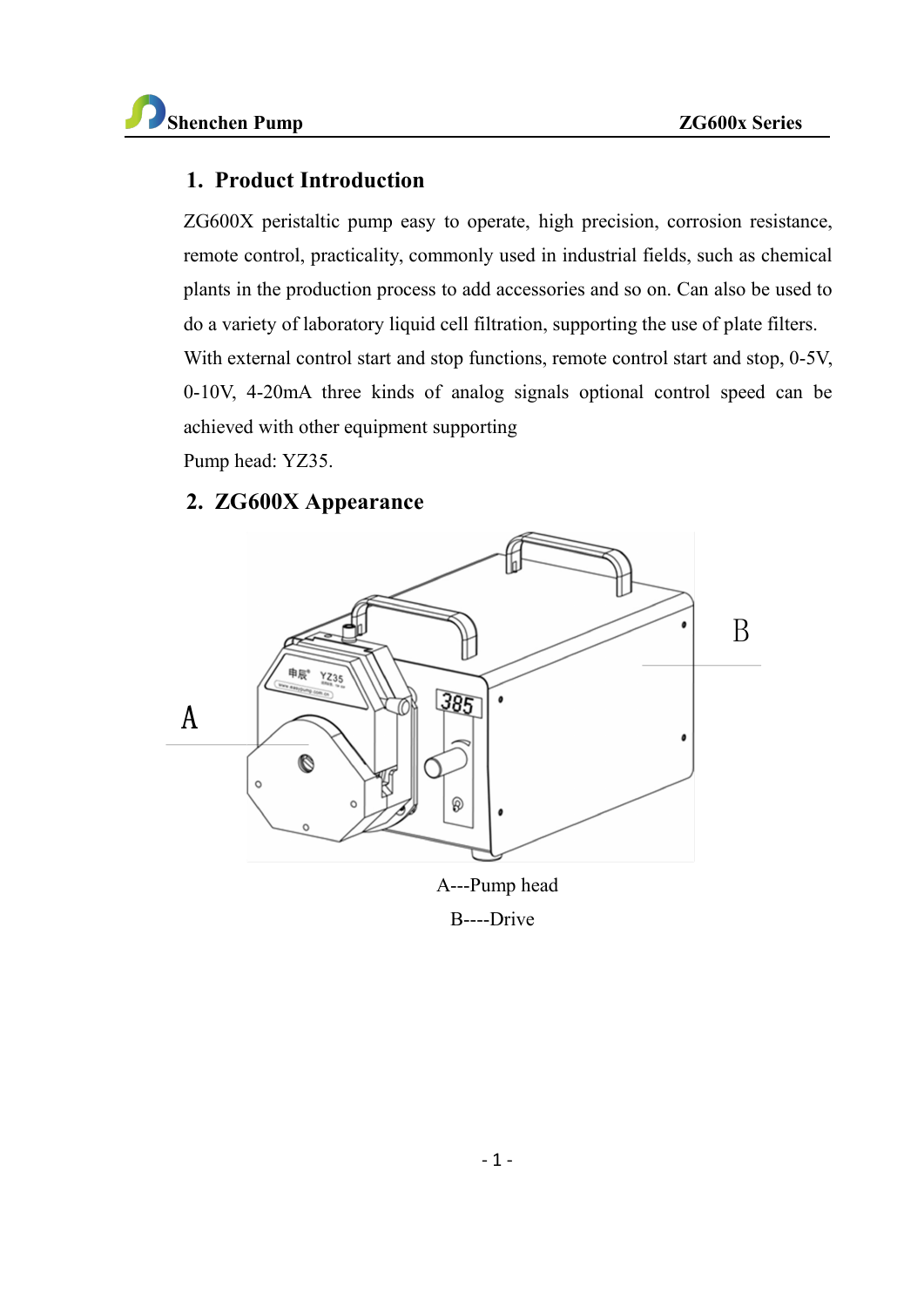



- C. External control interface
	- D. Built-in fuse
	- E. Power socket

#### **3. ZG600x Typical Application**

Form a complete set of filtration system or plate filter

Molecular tangential flow ultrafiltration solution

Large liquid cans

Large flow transmission

### **4. ZG600x Technical Specification**

|                | $60 \sim 660$ rpm, Reversible |                             | $AC220V \pm 10\%$                    |
|----------------|-------------------------------|-----------------------------|--------------------------------------|
| <b>Speed</b>   | reversible                    | Power                       | 50Hz/60Hz(Standard)                  |
| Power          | $\leq$ 300W                   | supply                      | $AC110V \pm 10\%$ , 50Hz/60Hz(chose) |
| consumption    |                               |                             |                                      |
|                | Multi-turn potentiometer      | Temperature                 | $0-40^{\circ}$ C                     |
| Speed mode     | adjust speed                  |                             |                                      |
| <b>Display</b> | 4 LED display the current     | <b>Relative</b><br>humidity | $< 80\%$                             |
| method         | speed                         |                             |                                      |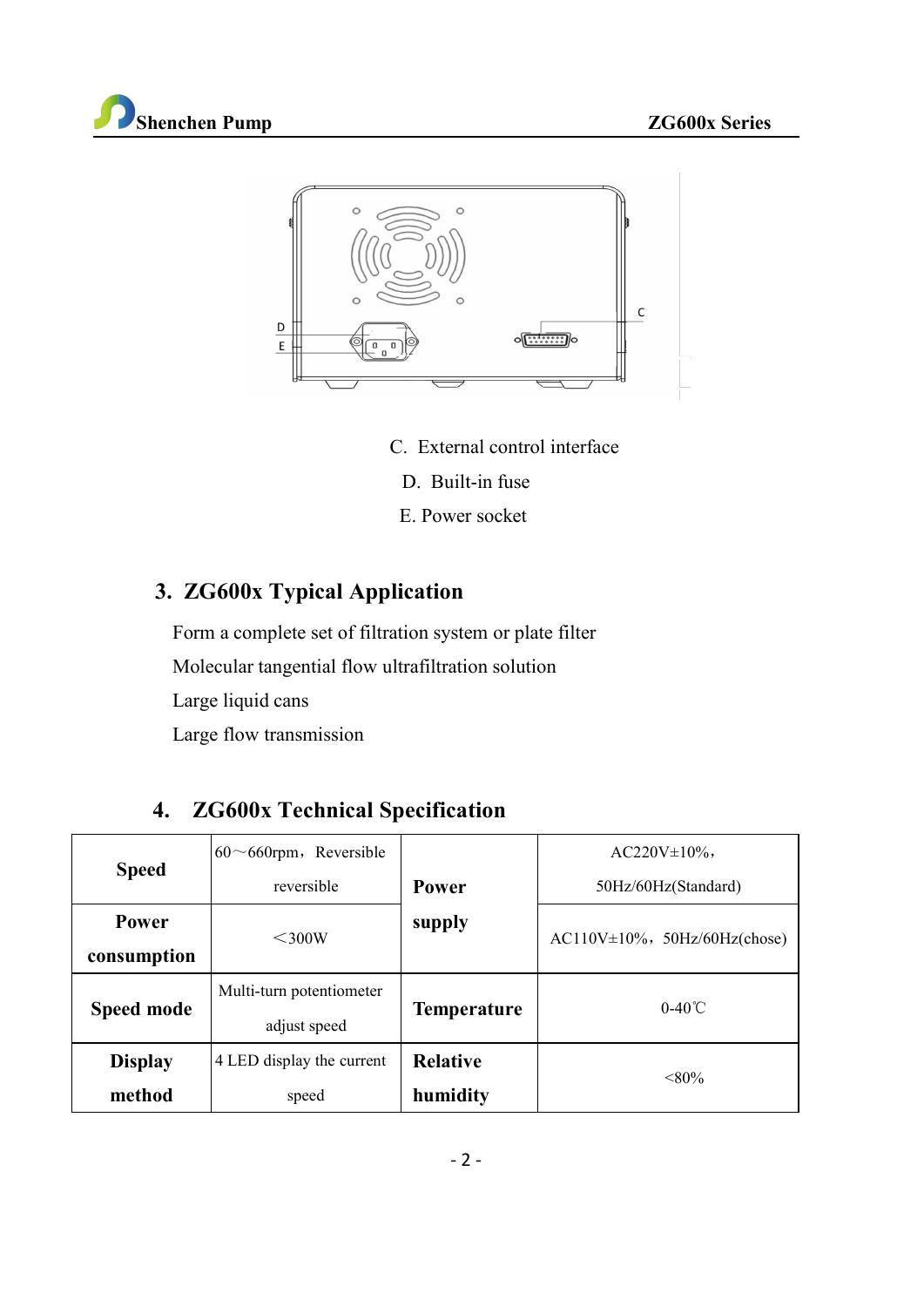

| <b>External</b><br>control mode | Passive switch signal           | <b>Dimension</b><br>$(L*W*H)$ | 325mm*236mm*193mm |
|---------------------------------|---------------------------------|-------------------------------|-------------------|
| External<br>control speed       | $0-5V/0-10V/4-20mA$<br>Optional | Weight                        | 17Kg              |
| <b>Pump Head</b>                | YZ35                            | IP rate                       | IP31              |

#### **5. ZG600x Pump Operation**



#### **Digital LED Speed Display**

Display the pump working speed, it changed according with the control knob rotation.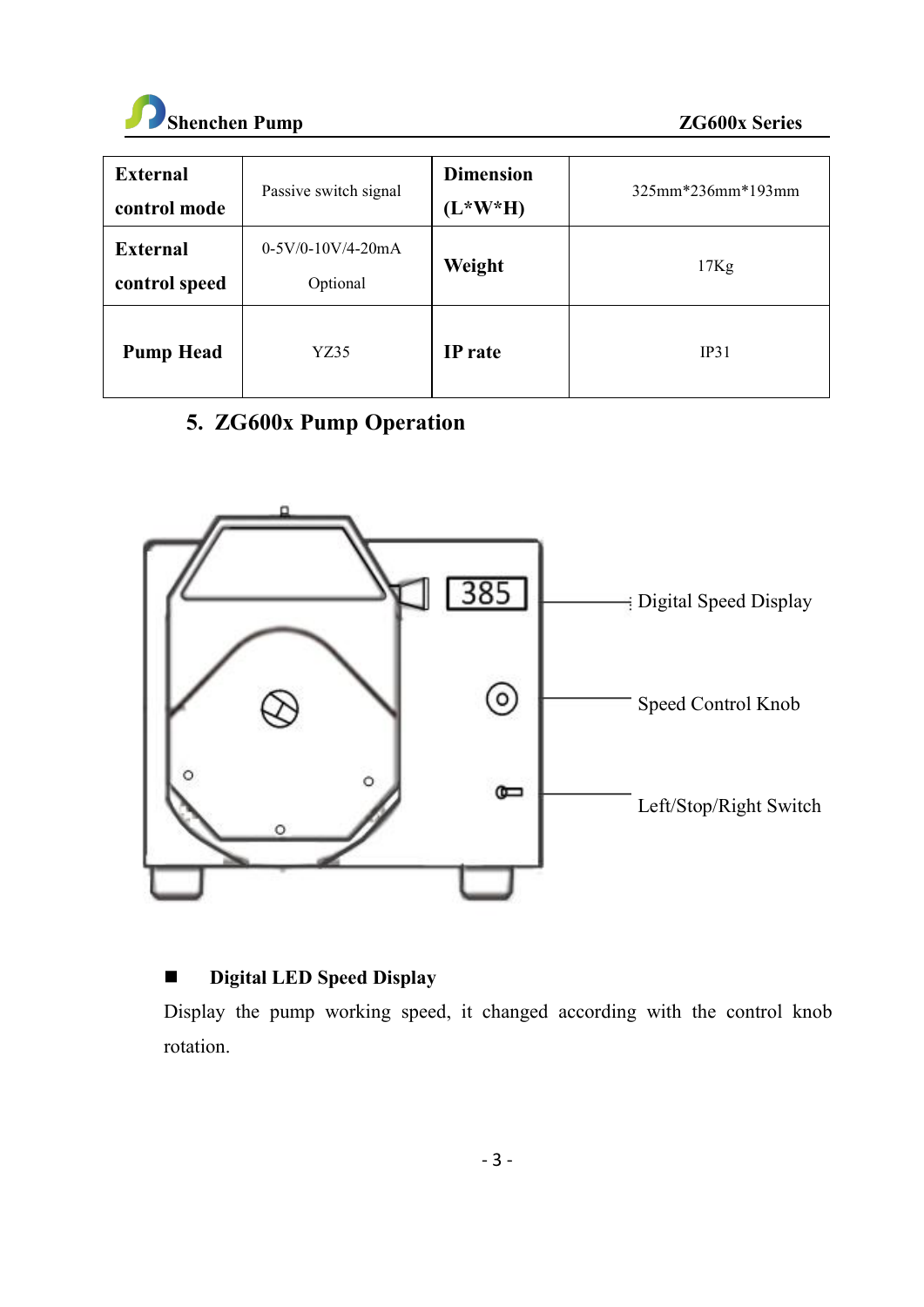#### **Start/Stop, Working direction control**

When the left-stop-right switch is set to "left", the pump runs counterclockwise at the set speed; when it is set to "right", the pump runs clockwise at the set speed; Pump stopped running。

#### **Speed control function**

Clockwise rotation speed control knob, the motor speed increase; turn speed control knob counterclockwise, motor speed decrease.

#### **6. External Control Interface Instruction**

External control interface as shown below:



#### (1) **Internal and external control switch**

**Pin 5** (**EXCHANGE**): Internal control and external control signal mode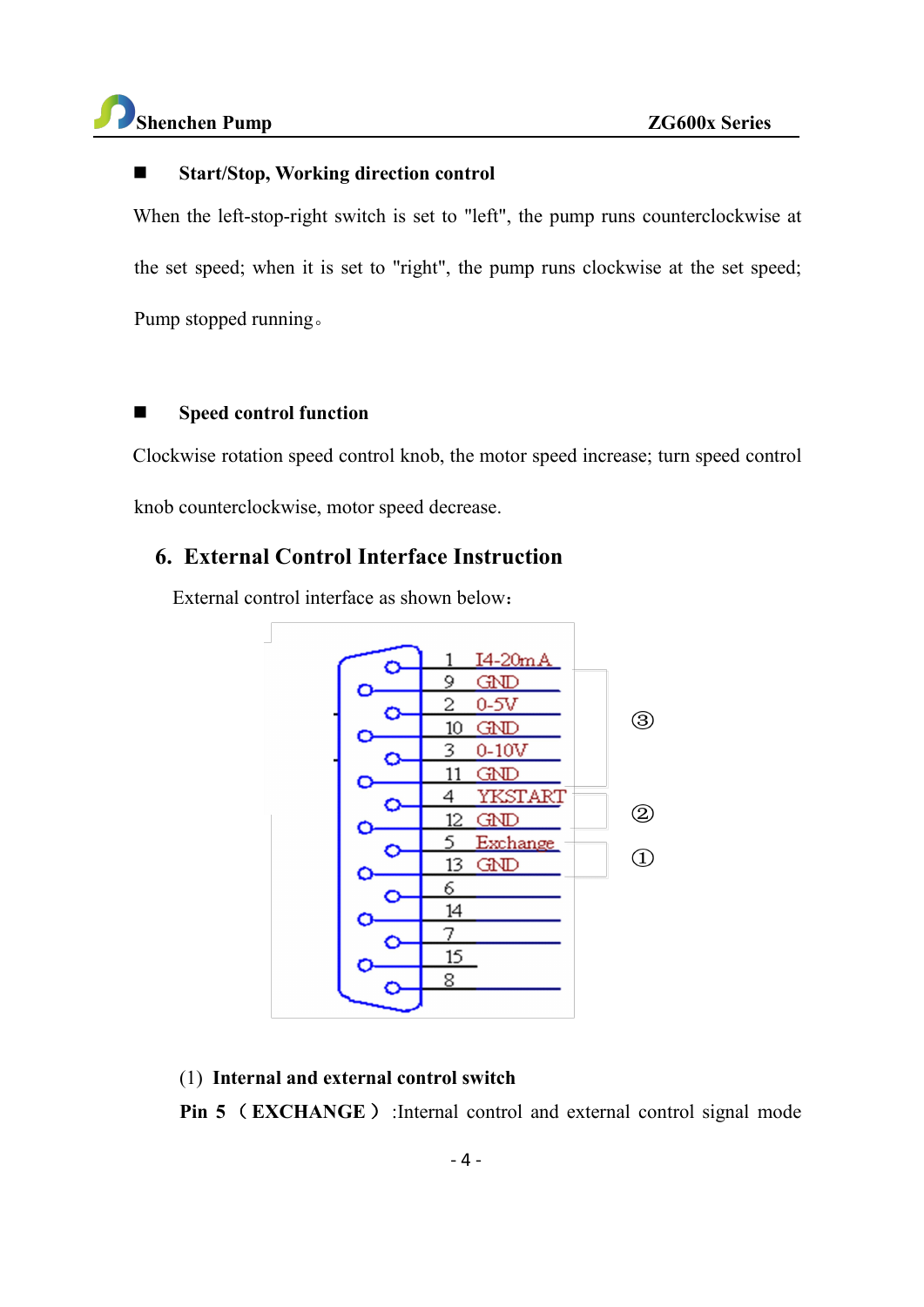

switch port. The port is shorted to GND to switch to the external control mode, the external control start-stop signal and the external control analog speed control signal are effective; the port is disconnected from the GND for the internal control mode, the external control start-stop signal and the external control analog speed control signal invalid;

#### **(2) External control start/stop**

**Pin 4**(**YKSTART**):Start-stop signal port in external control mode. Start and stop signal port and shorted to GND pump to stop running, disconnect the pump to start running。

#### **(3) Analog control speed**

External control mode, the signal can control the motor from minimum speed to maximum speed.

Pin 1 (I4-20mA): 4-20mA current signal input

Pin 2 (0-5V): 0V to 5V voltage signal input

Pin 3 (0-10V): 0V to 10V voltage signal input

(4) Pin 9/Pin 10/Pin 11/Pin 12/Pin 13: GND

**Note**: 1. External control start/stop signal is passive signal (normally open start, normally closed stop).

2. Must pull out or insert the external control connector when the pump is power off, to prevent the external control interface from buring.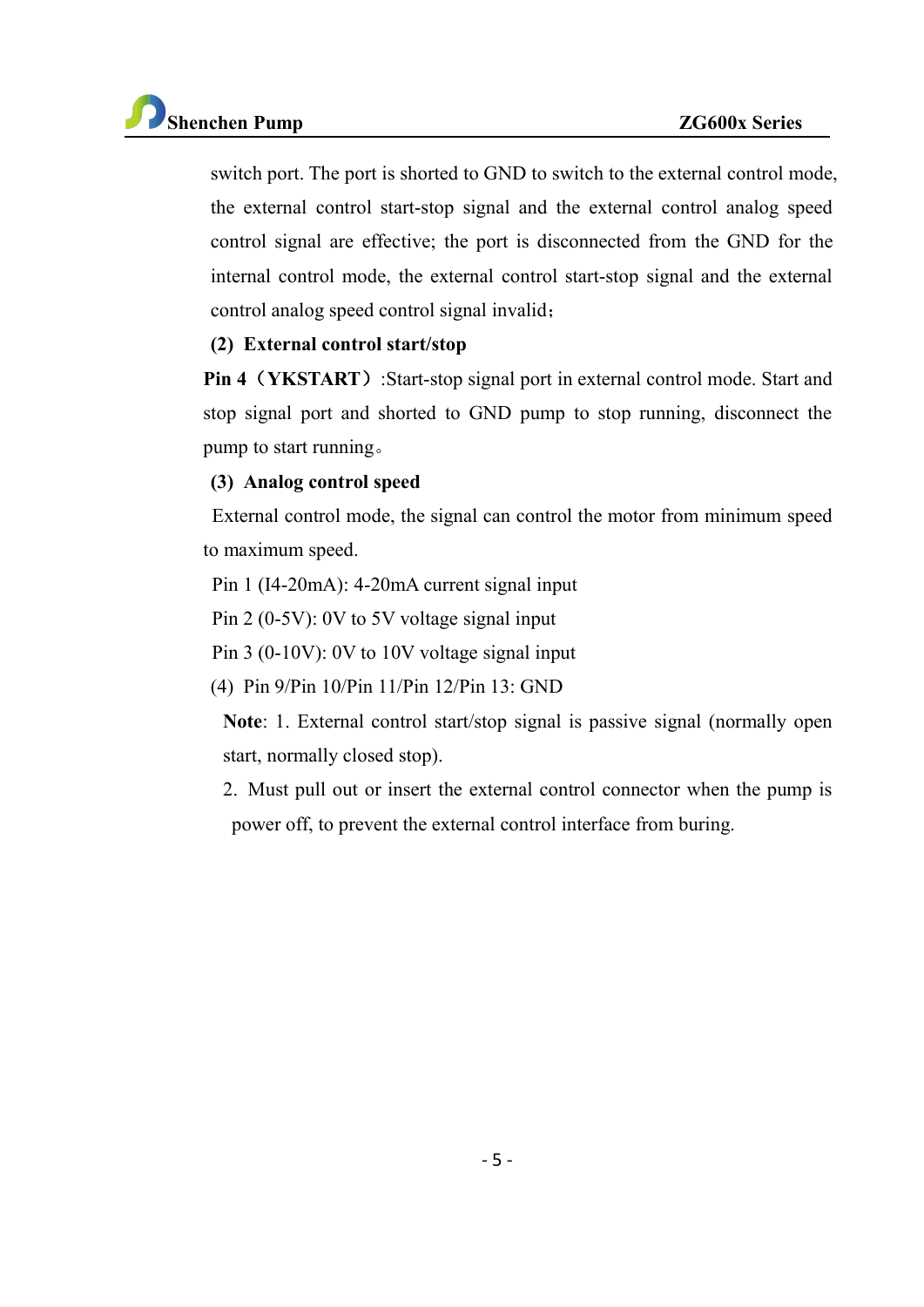

#### **7. Product Dimension** (**mm**)



#### **8. Maintenance**

When pump is not working, please loose the cartridges of pressing the tubing for avoiding changing the shape of tubing because of longtime extrusion.

Keep the rollers of pump head clean and dry, otherwise it can quicken the tubing wearing, reduce the useful life of tubing and lead the rollers to damage in earlier.

Pump head can not resist super corrosive liquid. Please pay attention to it when it is using.<br>Keep the rollers of pump head clean and dry. If the surface of rollers is not

clean, it can quicken the tubing wearing, and reduce the useful life of tubing. If liquid were on the rollers, please dry it. Longtime moisture can damage the rollers.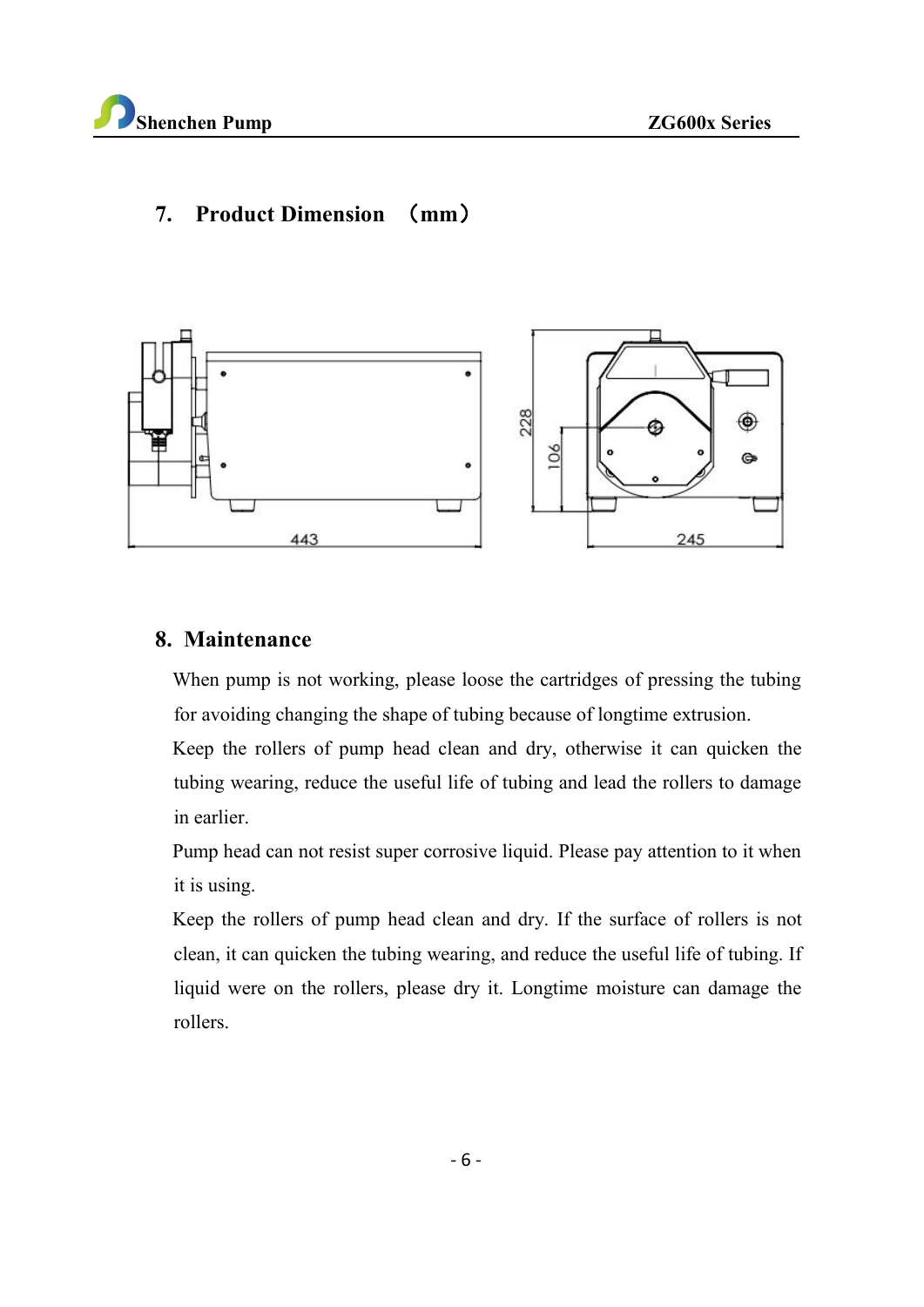#### **9. Warranty and After Service**

Products have 3 year warranty (not including tubing). During the warranty, the products are damaged because of users' wrong operation or other human damages, our company do not responsibility for warranty. Beyond the warranty, we only charge the cost of maintenance. Refer to all maintenance including in and beyond the warranty, we do not bear any freight charges because of maintenance.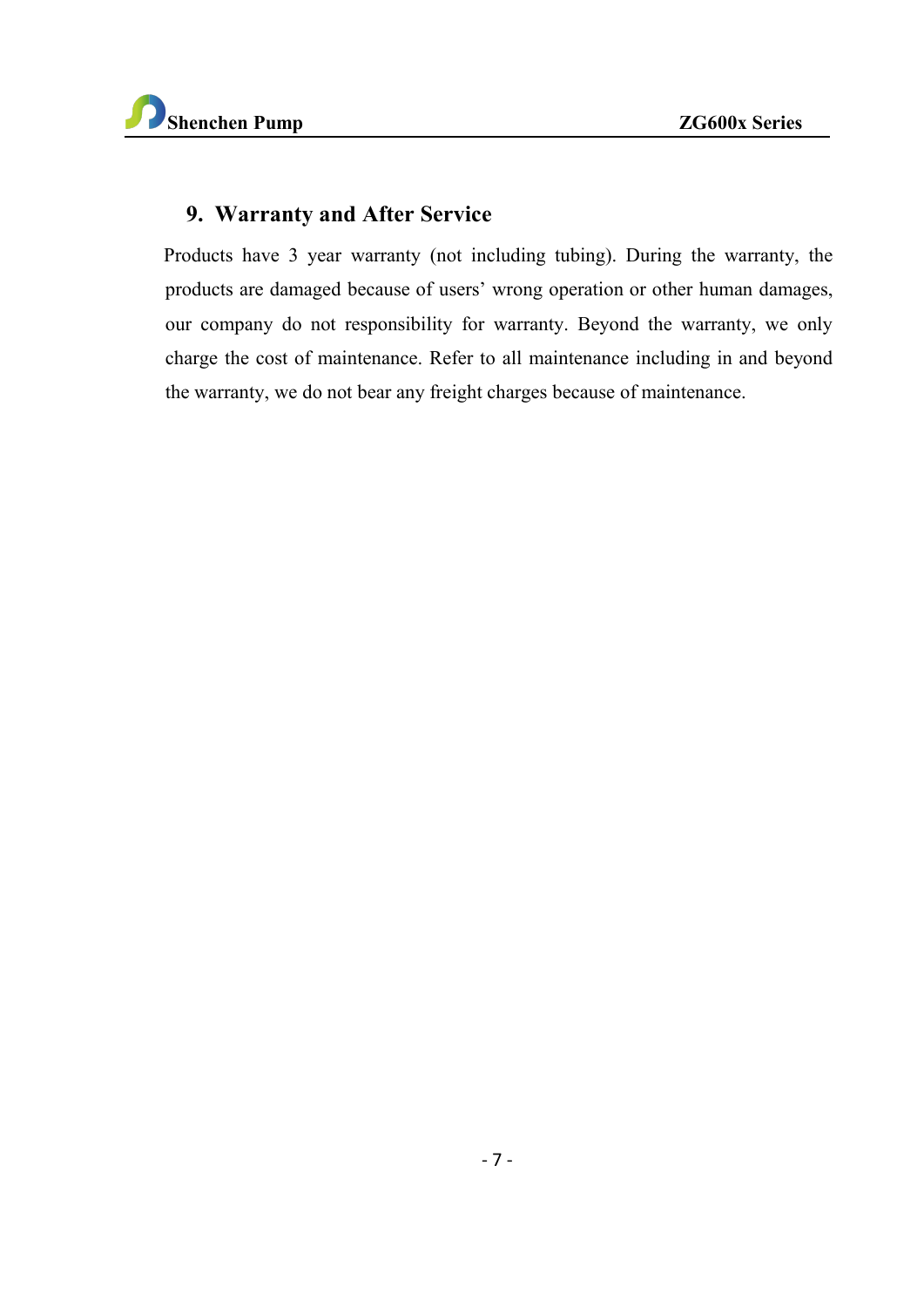This manual is prepared according to the products produced at the time of publication. As the products are continuously improved, the products produced after the publication may differ from the contents in the book, and are subject to change without further notice.

Special Statement: This manual can not be used as the basis for any request to our company.

The explanation of this manual is in Baoding Shenchen Pump Co., Ltd.

Although we make every effort, but negligence is inevitable, we sincerely welcome the masses of users criticism and correction。